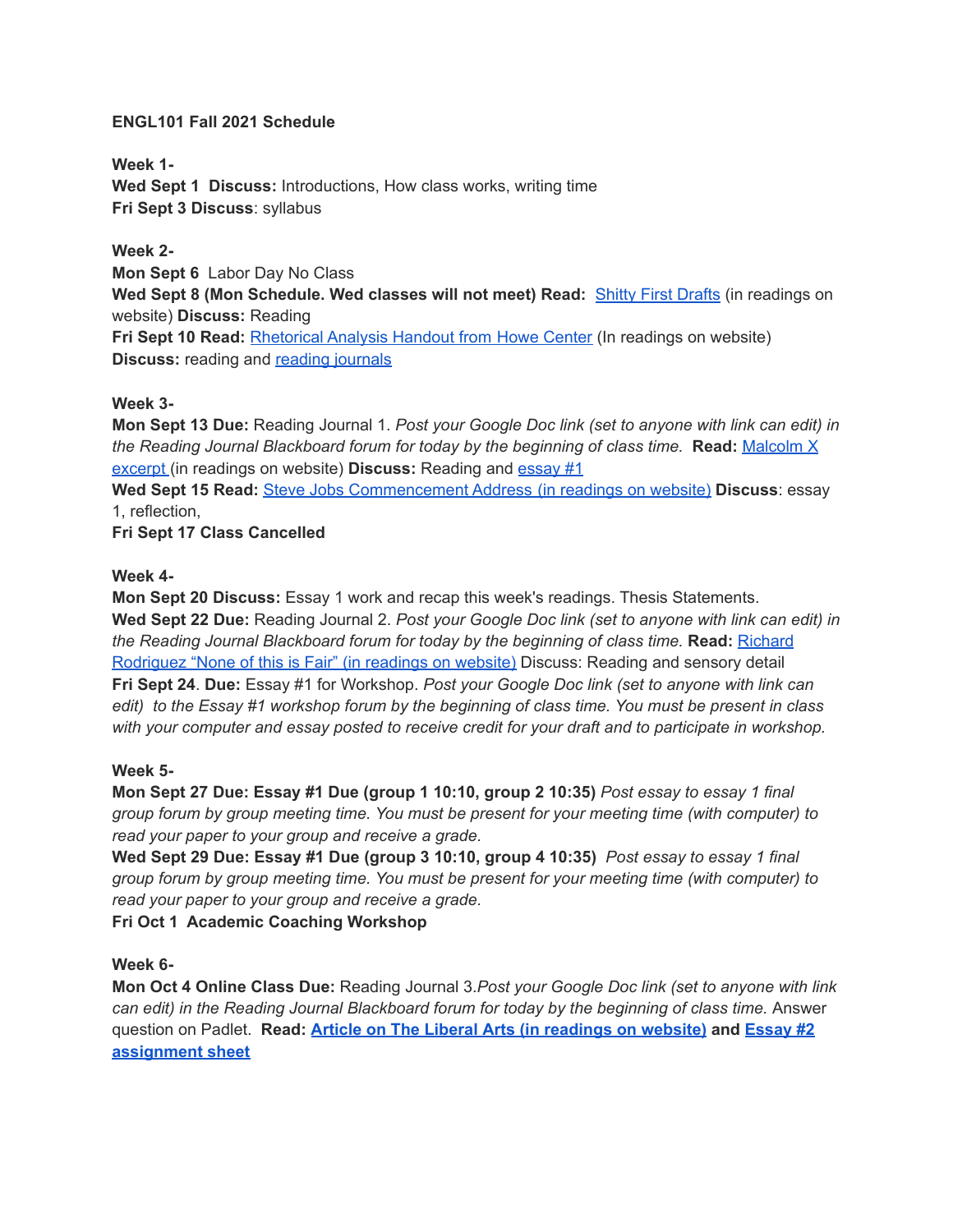**Wed Oct 6 Read: [watch video on using the BSU course catalog to analyze major.](https://youtu.be/JfVpj1MgccU) Discuss:** Analyzing the major **Fri Oct 8 Visit from Career Services**

### **Week 7-**

**Mon Oct 11 Indigenous People's Day. No Classes.**

**Wed Oct 13 Read:** ["Want to know how to ask questions?"](http://www.nicoleannwilliams.com/bsu-101101e-readings.html) (in readings on website) Discuss: Interview

**Fri Oct 15 Library Visit. Due:** Reading Journal 4. *Special topic. Please write a journal about one possible resource you can use for part II of essay 2. Post your Google Doc link (set to anyone with link can edit) in the Reading Journal Blackboard forum for today by the beginning of class time.* **Read:** [Maxguide from BSU library](https://library.bridgew.edu/guides/william101e) (must be logged into BSU library) **Discuss:** Using library sources

### **Week 8-**

**Mon Oct 18 Read:** [Design Principles \(in readings on](http://www.nicoleannwilliams.com/bsu-101101e-readings.html) website) **Discuss:** flyer design, integrating quotes

### **Wed Oct 20**

**Fri Oct 22 Due:** Essay #2 for workshop. *Post your Google Doc link (set to anyone with link can edit) to the Essay #1 workshop forum by the beginning of class time. You must be present in class with your computer and essay posted to receive credit for your draft and to participate in workshop.*

#### **Week 9-**

**Mon Oct 25 Writing Day. Class will not meet.** Use this time to revise and finish essay 2 including interview.

# **Wed Oct 27 Class Cancelled. University Closed.**

**Fri Oct 29 Due:** Reading Journal 5 *Post your Google Doc link (set to anyone with link can edit) in the Reading Journal Blackboard forum for today by the beginning of class time.* **Read**: [Excerpt from](http://www.nicoleannwilliams.com/bsu-101101e-readings.html) [Audacity of Hope](http://www.nicoleannwilliams.com/bsu-101101e-readings.html) (in readings on website). **Discuss**: Reading, [Essay #3](http://www.nicoleannwilliams.com/bsu-101-essay-4.html) (proposals)

#### **Week 10-**

**Mon Nov 1 Due: Essay #2 Due (group 3 10:10, group 4 10:35)** *Post essay to essay 2 final group forum by group meeting time. You must be present for your meeting time (with computer) to read your paper to your group and receive a grade.*

**Wed Nov 3 Due: Essay #2 Due (group 1 10:10, group 2 10:35)** *Post essay to essay 2 final group forum by group meeting time. You must be present for your meeting time (with computer) to read your paper to your group and receive a grade.*

**Fri Nov 5 Discuss:** Audience Proposal, Essay 3 recap